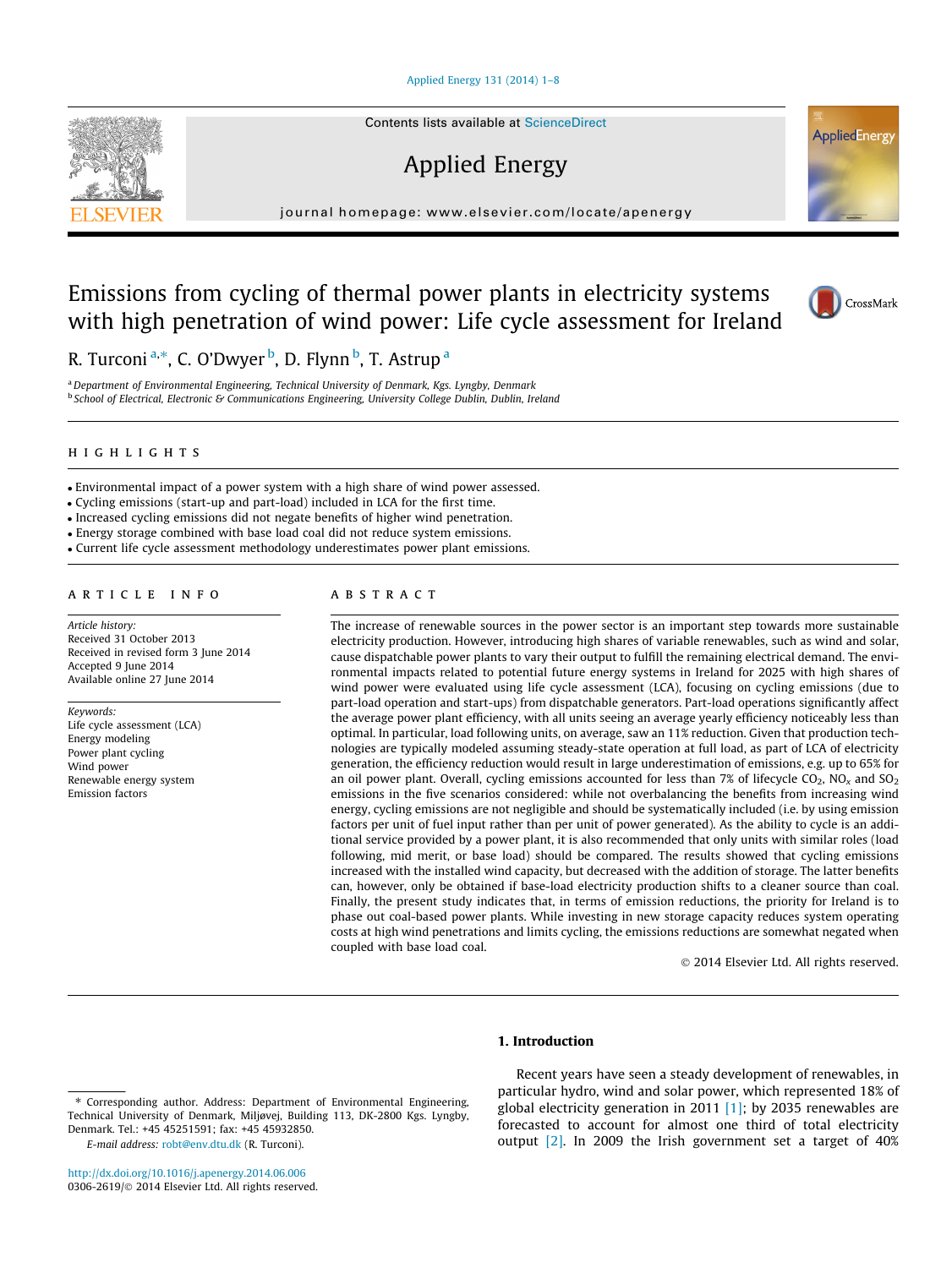renewables in the electricity sector by 2020 [\[3\],](#page--1-0) most of which will be provided by wind generation. Introducing increasingly high shares of variable and uncertain renewables such as wind and solar poses a challenge to the power system, where dispatchable power plants are requested to continuously increase and decrease their output to accommodate the variability of wind and solar generation, and to ensure that the electrical demand is always fulfilled.

Many studies in recent years have assessed the technical feasibility of power systems with large shares of renewables  $[4-11]$ , nevertheless the environmental impacts for such systems have only partially been assessed, focusing predominantly on direct greenhouse gas (GHG) emissions at the power plant level. Tonini and Astrup  $[12]$  is the only study that the authors are aware of which assesses the environmental impacts over the entire life cycle of a power system with a high penetration of renewables. Life cycle assessment (LCA) is in fact mainly used today to assess the environmental impacts from single generation technology [\[13–17\]](#page--1-0). A key limitation to this approach is not contextualizing the power plant within the power system  $[18]$ : variable output power sources such as solar and wind generation may induce efficiency penalties in fossil power plants providing balancing reserves [\[19,20\]](#page--1-0). These penalties may result in higher GHG emissions due to greater fuel volumes being used and, additionally, air pollution control systems that mitigate other emissions, such as  $NO<sub>x</sub>$ , may not operate optimally when the generator power level is rapidly changed, further increasing emissions  $[21]$ . A common approach within LCA is to identify the emission per unit of energy generated [\[22\]](#page--1-0); emissions induced by variable renewables through cycling of fossil power plants are, therefore, usually not included, and have only recently been discussed [\[9–11,21,23\].](#page--1-0) This study followed the approach outlined in  $[9-11]$ , which analyzed entire energy systems and recognized that aggregation reduced both variability of wind power and cycling requirements of the dispatchable power plant fleet. However [\[9–11\]](#page--1-0) only assessed direct emissions, i.e. at the power plant stack.

This study used LCA to assess the environmental impacts of an electricity system with a high penetration of variable renewables, in this case wind power. The island of Ireland (here simply referred to as Ireland) was used as a case study, and five possible portfolio scenarios for 2025 were modeled. Hourly energy modeling was used to quantify the operational consequences of having a high share of renewable sources in the power system, as suggested in [\[8,23,24\]](#page--1-0). Particular focus was placed on the "cycling" impacts for fossil fuel power plants which need to operate at partial load and startup/shutdown to ensure that the maximum contribution from renewable electricity is accommodated in the network and that the electricity demand is always fulfilled. These operational aspects are usually accounted for when looking at past scenarios – since actual power plant data is typically used – but are often neglected when modeling future scenarios – because the time resolution is not accurate enough or power plant technical constraints are not included in the energy modeling.

The objectives of this study were (i) to evaluate  $CO_2$ ,  $NO_x$  and  $SO_2$ emissions from possible future plant portfolios for Ireland in an LCA perspective, (ii) to investigate emissions due to cycling (how relevant were cycling impacts compared to the overall emissions, which power plant types were most affected, and how different power plant mixes influenced the overall emission due to cycling), and (iii) to evaluate the results of this study with respect to common approaches in LCA of electricity generation technologies.

#### 2. Methodology

In LCA, potential environmental impacts associated with the life cycle of a product/service are assessed based on a life cycle inventory, which includes relevant input/output data and emissions compiled for the system associated with the product/service in question. The LCA modeling in this study followed the recommended ISO methodology [\[25,26\]](#page--1-0), and is explained in the following sections.

#### 2.1. Goal, scope and functional unit

The goal of the LCA was to assess the environmental impacts related to five possible future energy scenarios for Ireland. The functional unit of the study was ''fulfilling the electricity demand in Ireland in 2025'', corresponding to 41 TW h. Attributional LCA was used, since the focus of this study was to identify the environmentally relevant physical flows to and from a product/service's life cycle and its subsystems in a status quo situation [\[27\].](#page--1-0) Three emissions were included in the study:  $CO<sub>2</sub>$ , NO<sub>x</sub> and SO<sub>2</sub>, representing the main contributors to global warming, acidification and eutrophication from the energy sector [\[16\]](#page--1-0). Emission data were obtained as output from the power system modeling (see Section 2.2.1). All additional effects ''outside'' the system and the functional unit was accounted by system expansion following common approaches for addressing multi-functionality within LCA [\[27\].](#page--1-0)

Three main sources of impacts during the life cycle of a power plant were included in the modeling, as suggested in  $[16]$ : fuel provision (from the extraction of fuel to the gate of the plant), plant operation (direct stack emissions), and infrastructure (commissioning and decommissioning). Within power plant operation, the focus of this study was to identify the role of part-load and start-up related emissions.

#### 2.2. Scenario definition

#### 2.2.1. Power system modeling

Unit commitment and economic dispatch was completed for the Irish power system at an hourly resolution using PLEXOS for Power Systems<sup>®</sup> [\[28\]](#page--1-0). The modeling was performed using mixed integer linear programming, using the Xpress MP solver. Energy and reserves were co-optimized, minimizing the total generation cost for the system. Three categories of operating reserve were included in the optimization, with varying requirements for response time and duration [\[29\]](#page--1-0). The primary and secondary operating reserve (POR & SOR) requirements were set to 75% of the largest infeed, while the tertiary operating reserve (TOR) requirement was set to 100%. There was an additional requirement which accounted for load and wind power forecast errors, over the reserve activation period, in addition to forced outages [\[30\]](#page--1-0). This resulted in minimal increases in fast acting POR requirements, but larger increases in the slower reserve categories, and varied depending on the level of installed wind generation.

The optimization horizon in PLEXOS is flexible and userdefined, and was set here to 24 h, with a further 24 h look-ahead. This ensured that plant start-ups were scheduled appropriately for plants with high start-up costs. It also ensured that energy remained in the reservoir at the end of the day, depending on the future system needs, for any modeled storage plant.

Costs included in the objective function were fuel costs, carbon costs and start-up costs. Each generator was modeled with a number of constraints which included maximum and minimum generation levels, minimum up and down times, ramp rates and reserve response levels [\[31\].](#page--1-0) [Fig. 1](#page--1-0) shows efficiency as function of the load for dispatchable power plants; each plant was modeled individually. A number of system constraints were also included to ensure system stability, which were based on the system operator's "Operational Constraints Update" [\[30\]](#page--1-0). Included within these system constraints was a system non-synchronous penetration (SNSP) limit, which bounded the fraction of demand which can be